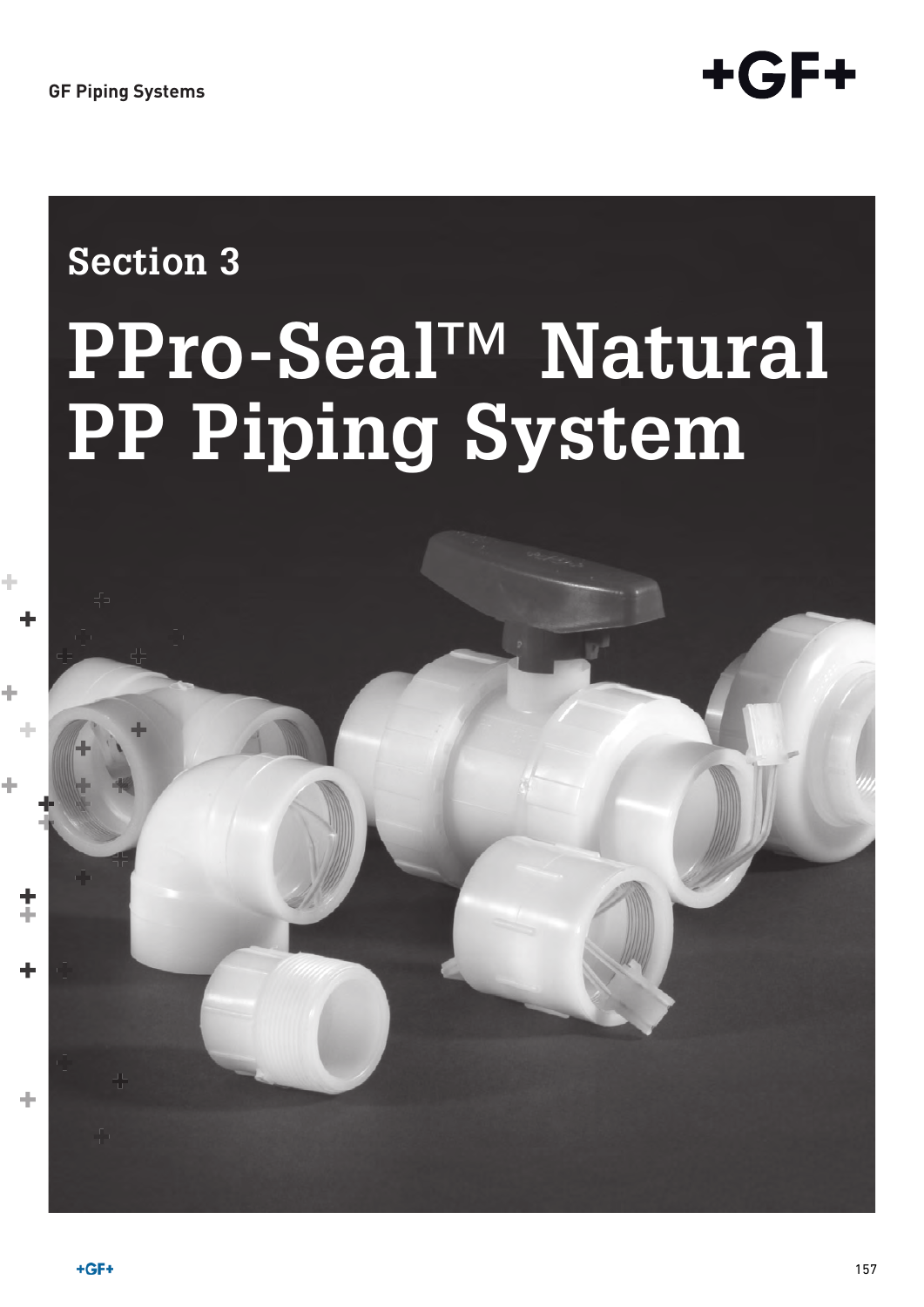# PPro-Seal™ Natural – System Specification

| <b>Material</b><br>Color<br>Specific gravity<br>Tensile strength<br><b>Flexural modulus</b><br>Izod impact strength<br>Coefficient of thermal expansion<br><b>Hardness</b> | Polypropylene Random Copolymer<br>Unpigmented, translucent<br>0.905<br>4,000 psi @ 72°F<br>$1.5 \times 10^5$ psi<br>8.0 ft-lbs/inch notch @ 72°F<br>$6.1 \times 10^{-5}$<br>87 Rockwell R Scale |
|----------------------------------------------------------------------------------------------------------------------------------------------------------------------------|-------------------------------------------------------------------------------------------------------------------------------------------------------------------------------------------------|
| <b>Dimension</b>                                                                                                                                                           | $1/2"$ – 2" Schedule 80 IPS                                                                                                                                                                     |
| <b>Pressure Rating</b>                                                                                                                                                     | Pipes/Fittings/Diaphragm valves:<br>up to 150 psi @ 23°C (72°F) (Electrofusion only)                                                                                                            |
| <b>Temperature Rating</b>                                                                                                                                                  | from $0^{\circ}$ C to $80^{\circ}$ C (< 60 °C for valves) (32 °F-176 °F)                                                                                                                        |
| Production                                                                                                                                                                 | Fittings/valves: injection molded<br>Pipes: extruded                                                                                                                                            |
| Marking                                                                                                                                                                    | <b>Size</b><br>Lot No. (pipe only)<br>Material<br>Dimension<br>Pressure Rating (pipe only)                                                                                                      |
| <b>Testing and Inspection</b>                                                                                                                                              | Inclusions<br>Visual inspection<br>Dimension<br>Pressure testing                                                                                                                                |
| Approvals/Conformance                                                                                                                                                      | FDA CFR 21 177.1520<br>USP 25 class VI (physiological non-toxic)<br><b>ASTM D4101</b><br><b>ASTM F1290</b>                                                                                      |
| Joining Technology                                                                                                                                                         | Electrofusion<br>Threaded (NPT)                                                                                                                                                                 |
| Documentation                                                                                                                                                              | Certificate of Compliance to FDA & USP                                                                                                                                                          |
| Packing                                                                                                                                                                    | Pipes: Bulk bagged; quantities vary<br>Fittings/valves: Bulk bagged; quantities vary                                                                                                            |
| Labeling                                                                                                                                                                   | <b>Brand Name</b><br><b>Product Description</b><br>Code Number<br>Material<br>Dimension                                                                                                         |
| <b>Main Applications</b>                                                                                                                                                   | Uses include cost effective, pure distribution of DI-water and critical biological fluids where chemical<br>sanitization is needed.                                                             |
|                                                                                                                                                                            |                                                                                                                                                                                                 |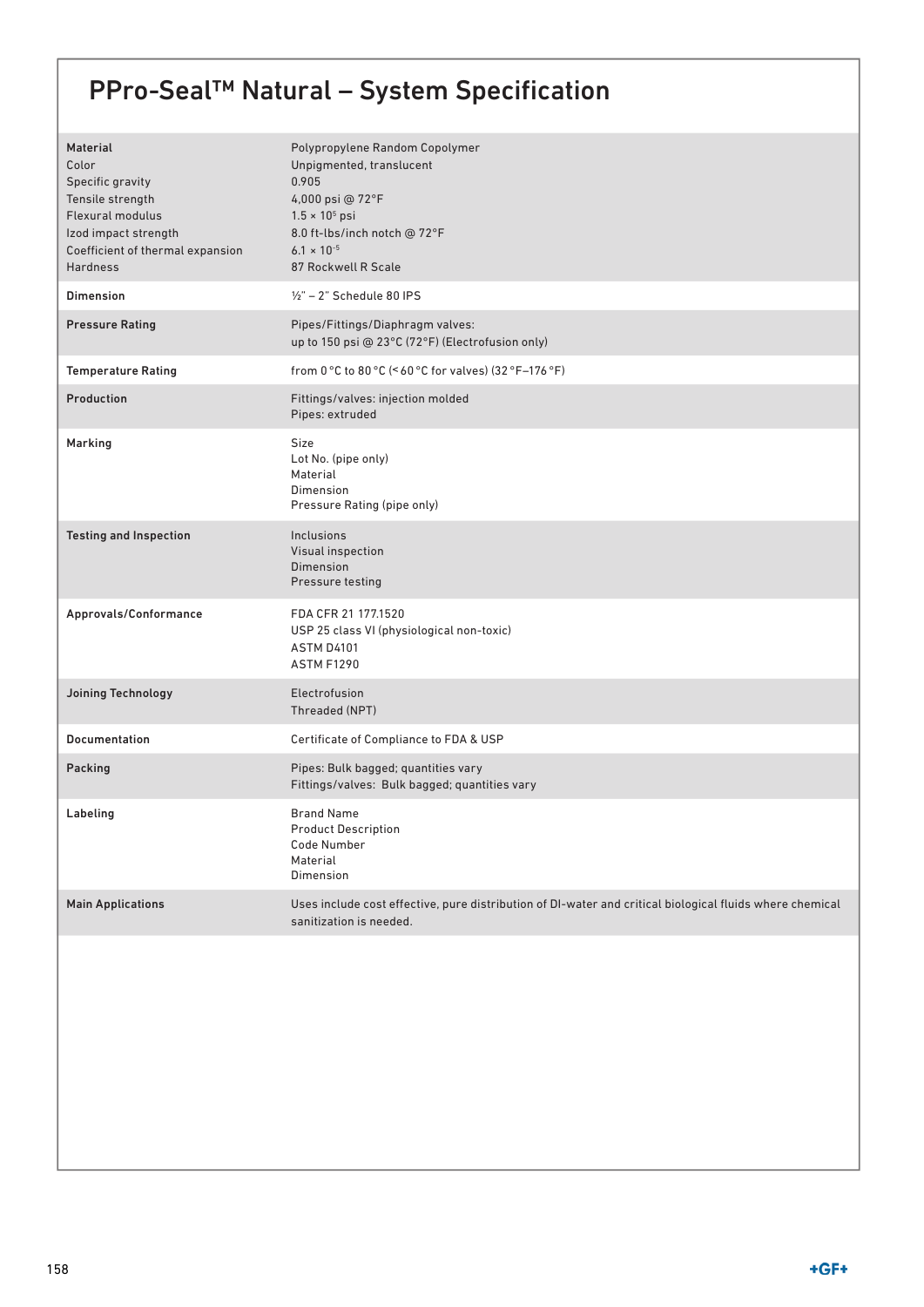| <b>Table of contents</b>            |     |  |  |
|-------------------------------------|-----|--|--|
| PPro-Seal Pipe                      | 160 |  |  |
| PPro-Seal Electrofusion Fittings    | 161 |  |  |
| <b>PPro-Seal Valves</b>             | 165 |  |  |
| <b>PPro-Seal Fusion Accessories</b> | 166 |  |  |
| PPro-Seal Threaded Fittings         | 167 |  |  |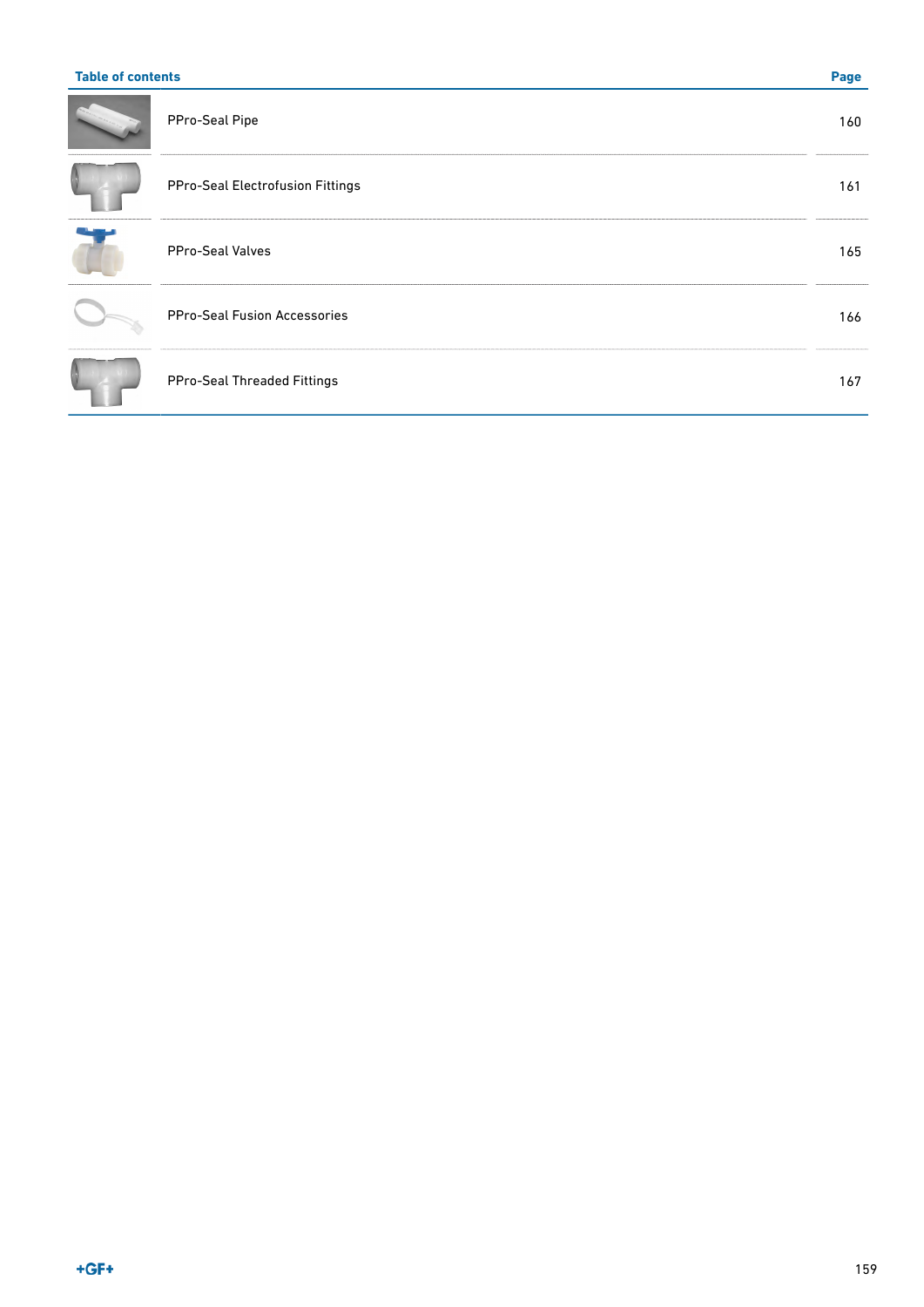# <span id="page-3-0"></span>**PPro-Seal Pipe**





### A **Pipe - Schedule 80 PPn**

20' lengths available upon request All pipe must be ordered in lift quantities to maintain cleanliness.

| <b>Size</b> | lengths            |            |       |                    |        | Part No. USD / ft Lift Qty avg. od min. wall |
|-------------|--------------------|------------|-------|--------------------|--------|----------------------------------------------|
| (inch)      | (f <sub>tt</sub> ) |            |       | (f <sub>th</sub> ) | (inch) | (inch)                                       |
| 1/2         | 10                 | *37K011005 | 2.59  | 250                | 0.840  | 0.147                                        |
| 3/4         | 10                 | *37K011007 | 3.73  | 150                | 1.050  | 0.154                                        |
|             | 10                 | *37K011010 | 4.87  | 100                | 1.315  | 0.179                                        |
| 11/2        | 10                 | *37K011015 | 9.84  | 40                 | 1.900  | 0.200                                        |
| 2           | 10                 | *37K011020 | 13.47 | 30                 | 2.375  | 0.218                                        |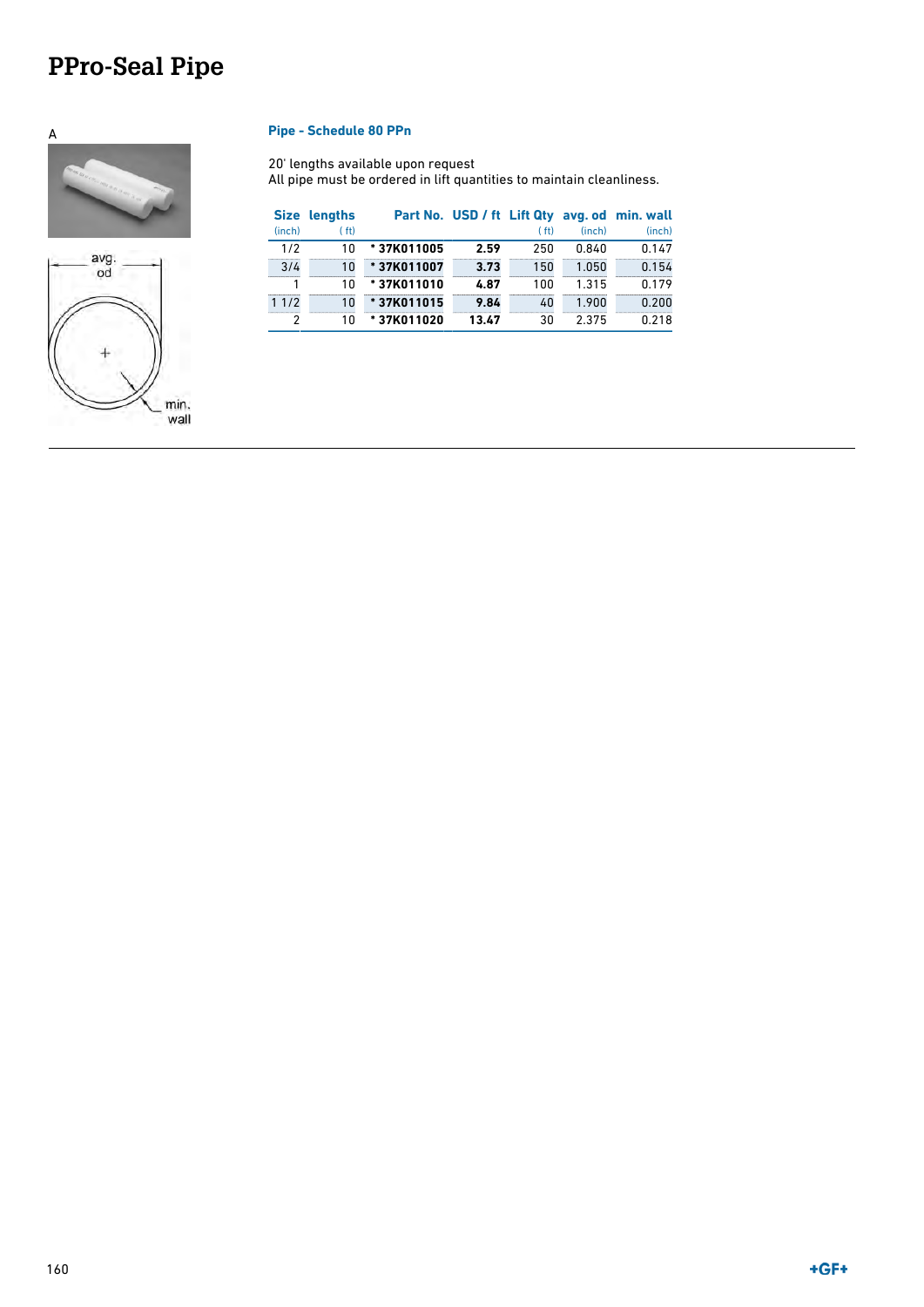# <span id="page-4-0"></span>**PPro-Seal Electrofusion Fittings**



| Tee (S x S x S) |  |  |  |  |  |  |
|-----------------|--|--|--|--|--|--|
|-----------------|--|--|--|--|--|--|

| <b>Size</b> | Part No. | <b>USD</b> | <b>Pack</b>   | G             | HJ   |
|-------------|----------|------------|---------------|---------------|------|
| (inch)      |          |            | Qtv           | (inch) (inch) |      |
| 1/2         | 801-005F | 23.32      | 5             | 0.51          | 1.22 |
| 3/4         | 801-007F | 26.94      | 5             | 0.58          | 1.36 |
|             | 801-010F | 30.67      | 5             | 0.70          | 1.67 |
| 11/2        | 801-015F | 45.39      | $\mathcal{P}$ | 1.00          | 2.03 |
|             | 801-020F | 61.24      |               | 1.26          | 2.32 |

### A **Tee - Reducing (S x S x S)**





| <b>Size</b>                       | Part No.    | <b>USD</b> | <b>Pack</b>   | G      | <b>G1</b> | н.                          | - H1 |
|-----------------------------------|-------------|------------|---------------|--------|-----------|-----------------------------|------|
| (inch)                            |             |            | Qtv           |        |           | (inch) (inch) (inch) (inch) |      |
| $1 \times \frac{1}{2}$            | 801-130F    | 67.36      |               | 2 0.89 |           | 0.91 1.86                   | 1.63 |
| $1\frac{1}{2} \times \frac{1}{2}$ | 801-209F    | 90.67      | $\mathcal{P}$ | 0.88   |           | 1.35 1.91                   | 1.88 |
| $1\frac{1}{2} \times 1$           | *801-211FFB | 90.67      |               | 2 1.00 |           | $2.03$ $2.03$               | 3.00 |
| $2 \times 1/2$                    | 801-247F    | 121.24     |               | 0.86   |           | 1.62 2.02                   | 2.16 |
| 2 x 1                             | *801-249FFB | - 121 24   |               |        |           | 1.26 2.29 2.32 3.26         |      |





### A **45° Ell (S x S)**

| <b>Size</b><br>(inch) | Part No. | - USD | Pack<br>Qtv   | G<br>(inch) (inch) | нл    |
|-----------------------|----------|-------|---------------|--------------------|-------|
| 1/2                   | 817-005F | 26.94 | 5             | 0.31               | 1.02  |
| 3/4                   | 817-007F | 28.19 | 5             | 0.33               | 1.11  |
|                       | 817-010F | 34.30 | 5             | 0.39               | 1.36  |
| 11/2                  | 817-015F | 53.89 | $\mathcal{P}$ | 0.52               | 1.55  |
| 2                     | 817-020F | 73.47 |               | በ ለፊ               | 1 7 N |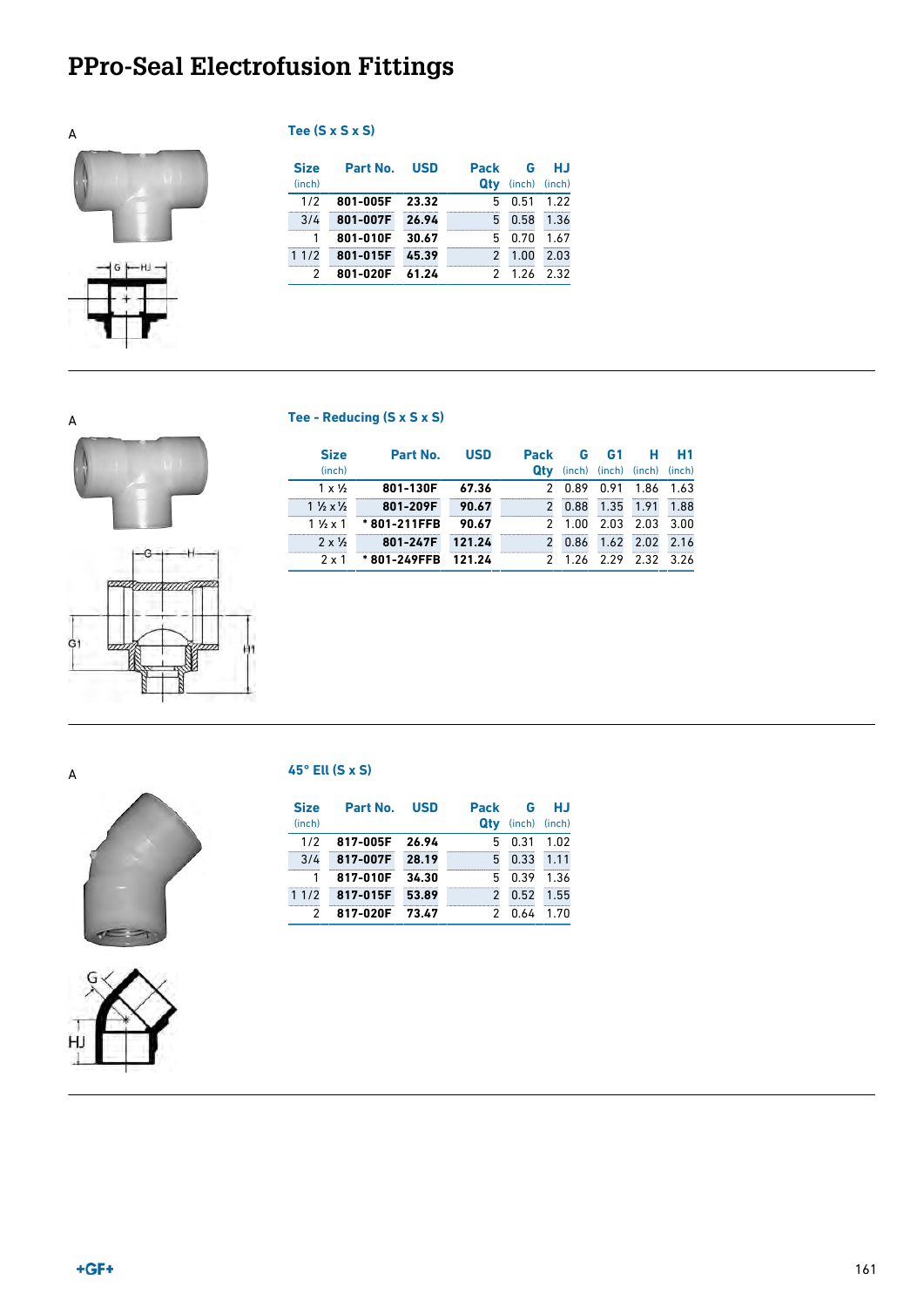### A **90° Ell (S x S)**





| <b>Size</b> | Part No. | <b>USD</b> | Pack          | G      | НJ     |
|-------------|----------|------------|---------------|--------|--------|
| (inch)      |          |            | Qtv           | (inch) | (inch) |
| 1/2         | 806-005F | 19.69      | 5             | 0.51   | 1.22   |
| 3/4         | 806-007F | 23.32      | 5             | 0.58   | 1.36   |
|             | 806-010F | 29.43      | 5             | 0.70   | 1.67   |
| 11/2        | 806-015F | 39.27      | $\mathcal{P}$ | 1.00   | 2.03   |
| 2           | 806-020F | 53.89      |               | 1 26   | 232    |

A **Coupling (S x S)**





| <b>Size</b> | Part No. | USD   | <b>Pack</b>   |               | N    |
|-------------|----------|-------|---------------|---------------|------|
| (inch)      |          |       | Qtv           | (inch) (inch) |      |
| 1/2         | 829-005F | 17.20 | 5             | 1.56 0.12     |      |
| 3/4         | 829-007F | 22.07 | 5             | 1.68          | 0.12 |
|             | 829-010F | 23.32 | 5             | 2.06          | 0.12 |
| 11/2        | 829-015F | 30.67 | $\mathcal{P}$ | 2.25          | 0.18 |
|             | 829-020F | 41.66 |               | 2 2 2 6       | በ 13 |





### A **Cap (S)**

| <b>Size</b><br>(inch) | Part No. | <b>USD</b> | Pack<br>Qtv   | G<br>(inch) (inch) | HJ   |
|-----------------------|----------|------------|---------------|--------------------|------|
| 1/2                   | 847-005F | 23.32      | 5             | 0.42               | 1.14 |
| 3/4                   | 847-007F | 39.27      | 5             | 0.45               | 1.23 |
|                       | 847-010F | 45.39      | 5             | 0.53               | 1.50 |
| 11/2                  | 847-015F | 53.89      | $\mathcal{P}$ | 0.63               | 1.71 |
| 2                     | 847-020F | 73.47      |               | 0.75               | 1.84 |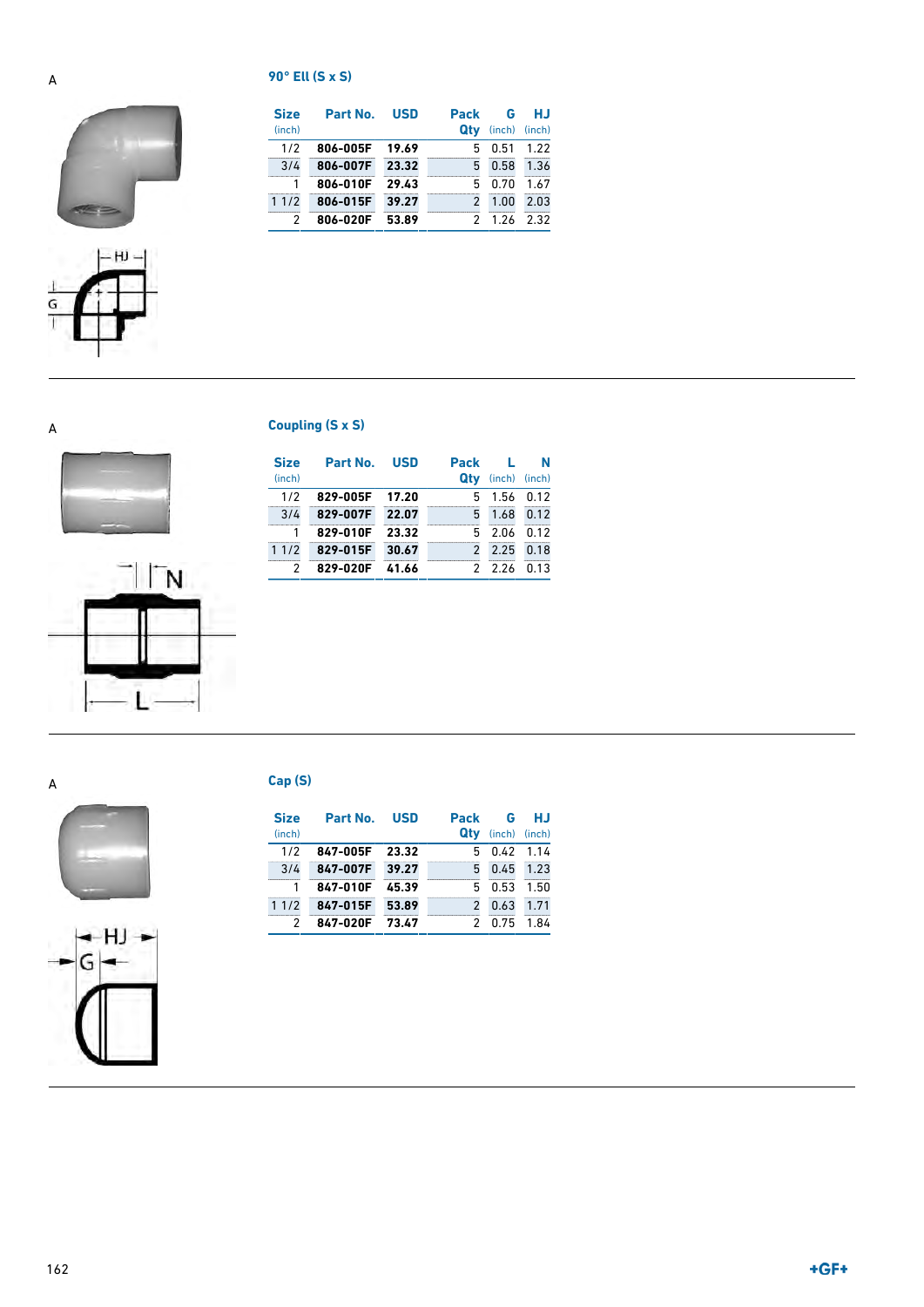### A **Flange (S) without Backing Ring**

Flange Backing Ring recommended for assembly

| <b>Size</b><br>(inch) | Part No. | <b>USD</b> | #<br>holes | <b>bolt</b><br>hole dia.<br>(inch) | bolt cir.<br>dia.<br>(inch) |      | м<br>(inch) (inch) (inch) | N    | R<br>(inch) |
|-----------------------|----------|------------|------------|------------------------------------|-----------------------------|------|---------------------------|------|-------------|
| ⅓                     | 859-005F | 45.39      | 4          | 0.50                               | 2.38                        | 0.86 | 3.50                      | 0.14 | 0.41        |
| $\frac{3}{4}$         | 859-007F | 53.89      | 4          | 0.50                               | 2.75                        | 0.97 | 3.88                      | 0.19 | 0.47        |
|                       | 859-010F | 64.97      | 4          | 0.50                               | 3.13                        | 1.16 | 4.25                      | 0.19 | 0.53        |
| $1\frac{1}{2}$        | 859-015F | 73.47      | 4          | 0.50                               | 3.88                        | 1.24 | 5.00                      | 0.21 | 0.66        |
| 2                     | 859-020F | 82.07      | 4          | 0.63                               | 4.75                        | 1.34 | 6.00                      | 0.28 | 0.71        |





### A **Flange Backing Ring**

Flange Ring Material: 304SS

| <b>Size</b> | Part No.   | USD    |
|-------------|------------|--------|
| (inch)      |            |        |
| 1/2         | * 855-005F | 82.07  |
| 3/4         | *855-007F  | 90.67  |
| 1           | *855-010F  | 100.41 |
| 11/2        | *855-015F  | 110.88 |
| 2           | *855-020F  | 139.90 |





### A **Male Adapter (MPT x S)**

Threaded fittings not recommended for pressure applications

| <b>Size</b> | Part No. USD |       | <b>Pack</b> | HL            | т.        |
|-------------|--------------|-------|-------------|---------------|-----------|
| (inch)      |              |       | Qtv         | (inch) (inch) |           |
| 1/2         | 836-005F     | 23.32 | 5.          | 1.02 1.73     |           |
| 3/4         | 836-007F     | 28.19 | 5           |               | 1.05 1.83 |
|             | 836-010F     | 30.67 | 5.          | 1.28          | 2.25      |
| 11/2        | 836-015F     | 38.03 |             | 1.32          | 2.35      |
|             | 836-020F     | 60.10 |             | 1.37          | 2.43      |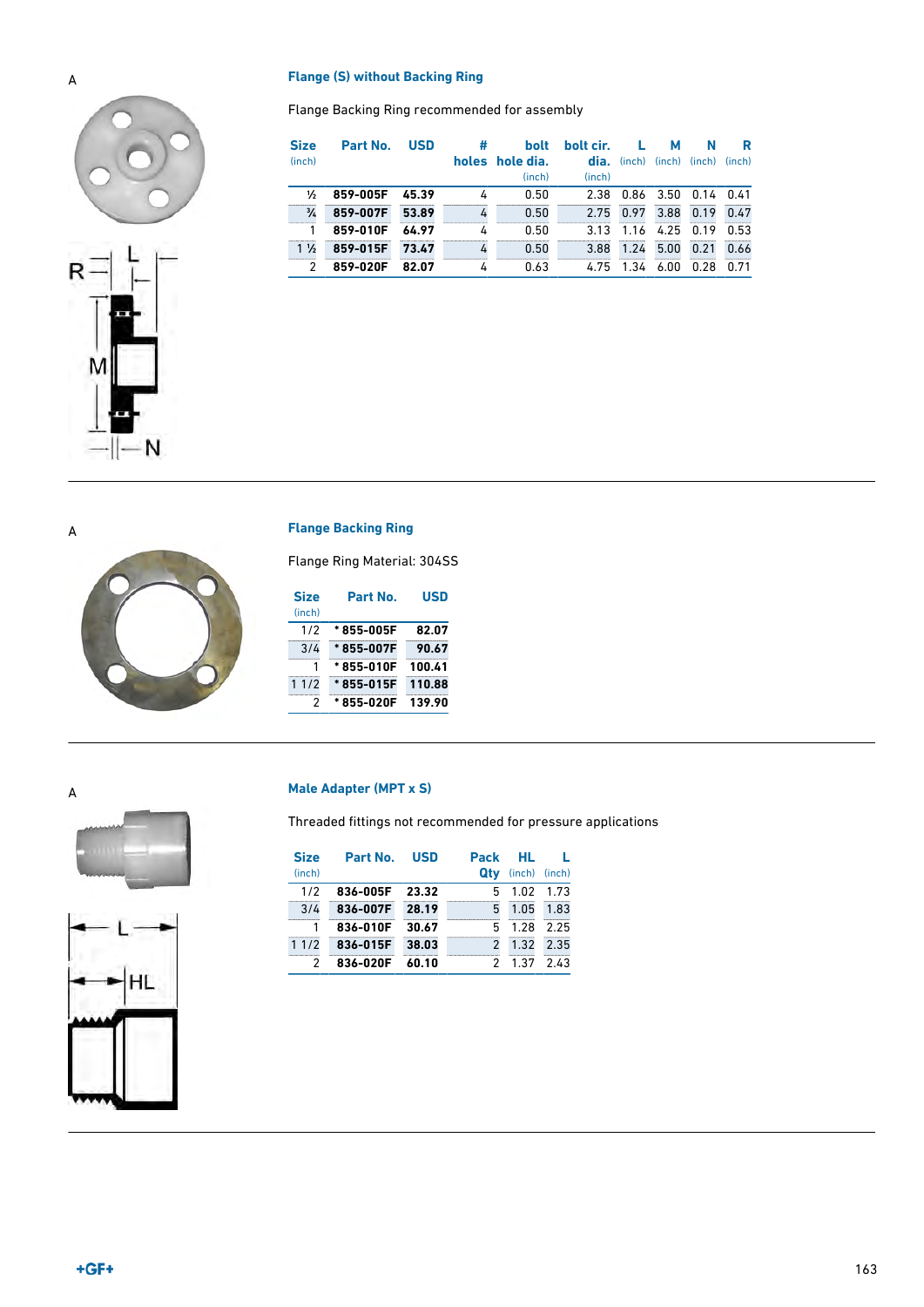### A **Male Adapter - Reducing (S x MPT)**

Threaded fittings not recommended for pressure applications

| <b>Size</b> | Part No. USD                                    | Pack HL L |                          |  |
|-------------|-------------------------------------------------|-----------|--------------------------|--|
| (inch)      |                                                 |           | <b>Qty</b> (inch) (inch) |  |
|             | $\frac{1}{2} \times \frac{1}{4}$ 836-036F 24.56 |           | $5\quad 0.79\quad 2.00$  |  |





| <b>Size</b>                       | Part No. | <b>USD</b> | <b>Pack</b>   | HL.    |        |
|-----------------------------------|----------|------------|---------------|--------|--------|
| (inch)                            |          |            | Qtv           | (inch) | (inch) |
| $\frac{3}{4} \times \frac{1}{2}$  | 837-101F | 24.56      | 5             | 1.14   | 1.86   |
| $1 \times \frac{1}{2}$            | 837-130F | 36.79      | 5             | 1.03   | 1.75   |
| $1 \times \frac{3}{4}$            | 837-131F | 36.79      | 5             | 1.10   | 1.88   |
| $1\frac{1}{2} \times \frac{3}{4}$ | 837-210F | 46.63      | $\mathcal{P}$ | 0.95   | 1.67   |
| 1 1/ <sub>2</sub> x 1             | 837-211F | 46.63      | 2             | 1.03   | 2.00   |
| $2 \times 1$                      | 837-249F | 58.86      | $\mathcal{P}$ | 1.03   | 2.00   |
| $2 \times 1$ $\frac{1}{2}$        | 837-251F | 58.86      | 2             | 0.81   | 1.84   |

Threaded fittings not recommended for pressure applications

| <b>Size</b><br>(inch)             | Part No.        | <b>USD</b> | <b>Pack</b><br>Qty | (inch) | $L$ T min.<br>(inch) | <b>Style</b> |
|-----------------------------------|-----------------|------------|--------------------|--------|----------------------|--------------|
| $\frac{3}{4} \times \frac{1}{2}$  | ^838-101F 24.56 |            | 5                  | 1.13   | 0.53                 | Flush        |
| $1 \times \frac{1}{2}$            | ^838-130F       | 36.79      | 5                  | 1.75   | 0.53                 | Extended     |
| $1 \times \frac{3}{4}$            | ^838-131F       | 36.79      | 5                  | 1.31   | 0.55                 | Flush        |
| $1\frac{1}{2} \times \frac{3}{4}$ | ^838-210F       | 46.63      | $\mathcal{P}$      | 1.67   | 0.55                 | Flush        |
| $11/2 \times 1$                   | ^838-211F       | 46.63      | 2                  | 1.67   | 0.68                 | Flush        |
| $2 \times 1$                      | ^838-249F       | 58.86      | $\mathcal{P}$      | 2.00   | 0.68                 | Extended     |
| $2 \times 1$ %                    | ^838-251F       | 58.86      | 2                  | 1.81   | 0.72                 | Flush        |

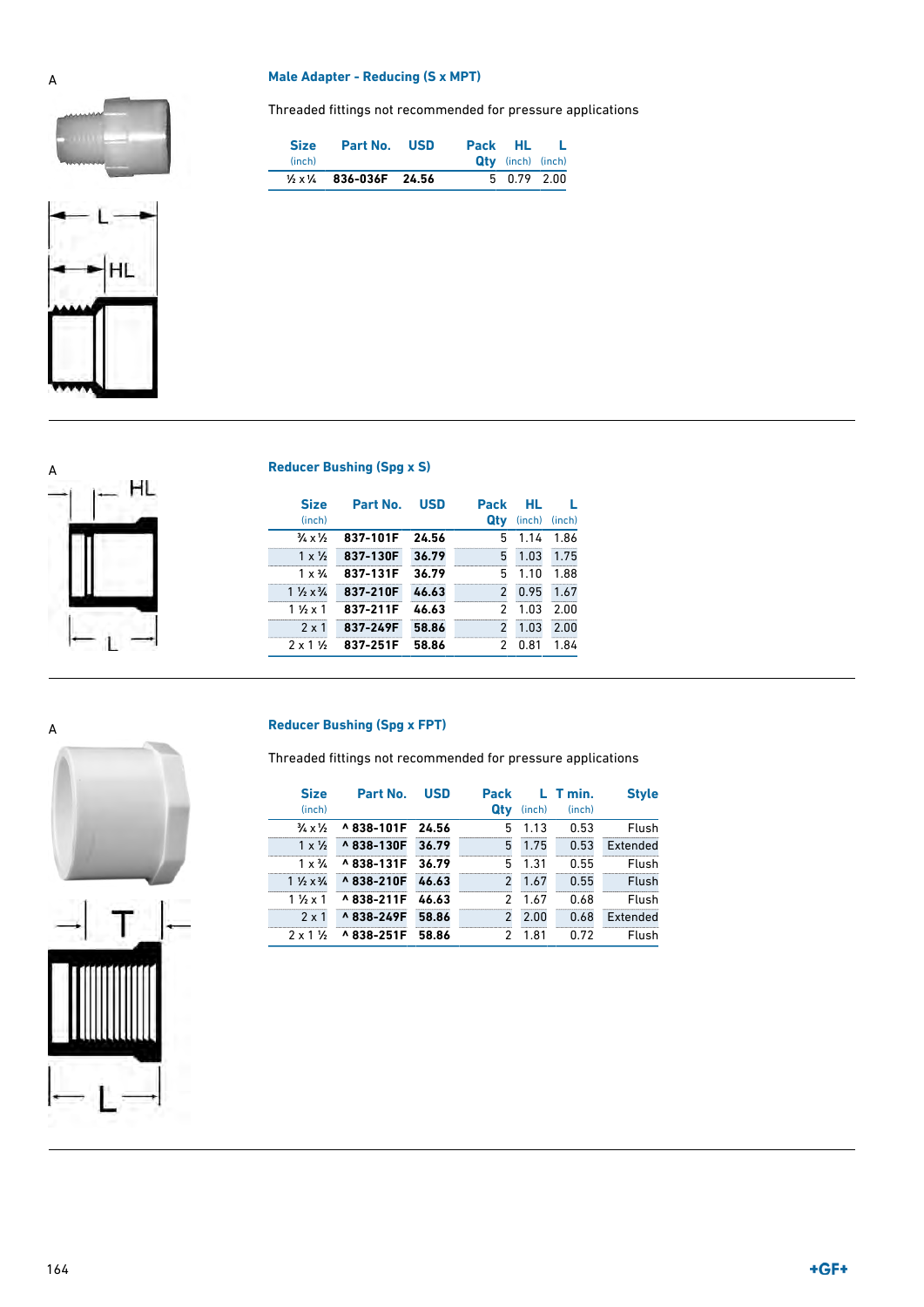### <span id="page-8-0"></span>**PPro-Seal Valves**

# A **Type 375 Ball Valve (S x S) and (FPT x FPT)**



# LET

### A **Type 515 Diaphragm Valve (S x S)**

O-Ring Material: FKM

**FKM Part No.** **USD A** (inch)

2 **1088375020F 327.46** 4.48 3.68 6.73 3.95 2.41

1/2 **1088375005F 110.88** 1.88 1.84 3.86 2.31 3/4 **1088375007F 139.90** 2.27 2.08 4.37 2.50 1.44 1 **1088375010F 173.06** 2.63 2.34 4.86 3.05 1.85 1 1/2 **1088375015F 278.76** 3.67 3.13 5.87 3.60 2.41

**B** (inch)

**C** (inch) (inch) **D**

**E**  $\frac{\text{(inch)}}{1.44}$ 

**Size** (inch)

Valve is metric size with IPS size PPro-Seal electrofusion ends

| <b>EPDM</b> | <b>USD</b> | <b>Size</b>    | Δ      | R      |        | D      | F.     |
|-------------|------------|----------------|--------|--------|--------|--------|--------|
| Part No.    |            | (inch)         | (inch) | (inch) | (inch) | (inch) | (inch) |
| 150 901 005 | 501.55     | ⅓              | 0.55   | 5.12   | 6.54   | 3.54   | 3.15   |
| 150 901 007 | 552.33     | $\frac{3}{4}$  | 0.69   | 5.82   | 7.50   | 4.02   | 3.15   |
| 150 901 010 | 641.45     |                | 0.83   | 6.06   | 8.00   | 4.67   | 3.70   |
| 150 901 015 | 773.06     | $1\frac{1}{2}$ | 1.28   | 8.27   | 10.33  | 10.33  | 4.61   |
| 150 901 020 | 905.70     | 2              | 1.53   | 9.10   | 11.22  | 11.22  | 598    |





### **Type 519 Zero Static Diaphragm Valve (S x S)**

Valve is metric size with IPS size PPro-Seal electrofusion ends

| Part No.    | <b>USD</b> | Size d         | Size d1       | <b>Valve Size d</b> | н      | D <sub>2</sub> |        | L1     | L3     |
|-------------|------------|----------------|---------------|---------------------|--------|----------------|--------|--------|--------|
|             |            | (inch)         | (inch)        | (mm)                | (inch) | (inch)         | (inch) | (inch) | (inch) |
| 150 519 011 | 995.00     | ⅓              | ⅓             | 20                  | 3.0    | 2.6            | 5.3    | 4.6    | 8.0    |
| 150 519 000 | 1.020.00   | $\frac{3}{4}$  | $\frac{1}{2}$ | 25                  | 3.1    | 2.6            | 6.0    | 5.0    | 8.0    |
| 150 519 001 | 1.045.00   | $\frac{3}{4}$  | $\frac{3}{4}$ | 25                  | 3.1    | 2.6            | 6.1    | 5.1    | 8.0    |
| 150 519 002 | 1.055.00   |                | $\frac{1}{2}$ | 25                  | 3.3    | 2.6            | 6.3    | 5.4    | 8.5    |
| 150 519 003 | 1.060.00   |                | $\frac{3}{4}$ | 25                  | 3.3    | 2.6            | 6.4    | 5.5    | 8.5    |
| 150 519 004 | 1.068.00   |                | 1             | 32                  | 4.2    | 3.4            | 6.6    | 5.6    | 8.5    |
| 150 519 005 | 1.268.00   | $1\frac{1}{2}$ | $\frac{1}{2}$ | 25                  | 3.8    | 2.6            | 7.1    | 6.0    | 9.8    |
| 150 519 006 | 1.378.00   | $1\frac{1}{2}$ | $\frac{3}{4}$ | 32                  | 4.7    | 3.4            | 7.3    | 6.1    | 9.8    |
| 150 519 007 | 1.434.00   | $1\frac{1}{2}$ | 1             | 32                  | 4.7    | 3.4            | 7.5    | 6.3    | 9.8    |
| 150 519 008 | 1.488.00   | $\mathfrak{p}$ | $\frac{1}{2}$ | 25                  | 4.2    | 2.6            | 7.7    | 6.4    | 10.0   |
| 150 519 009 | 1.488.00   | $\overline{2}$ | $\frac{3}{4}$ | 32                  | 5.0    | 3.4            | 7.9    | 6.5    | 10.0   |
| 150 519 010 | 1.515.00   | $\overline{2}$ |               | 32                  | 5.0    | 3.4            | 8.3    | 7.0    | 10.0   |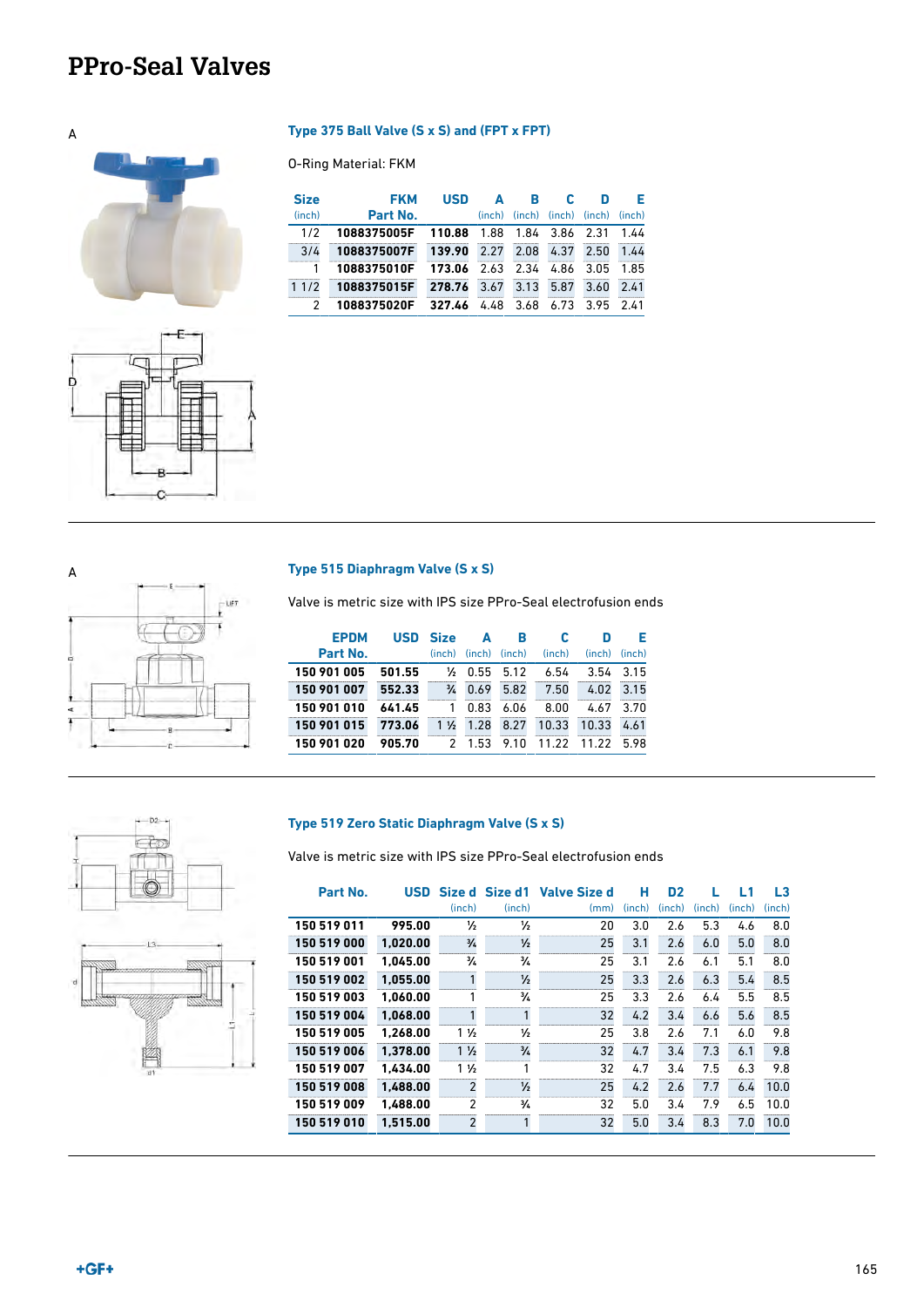### <span id="page-9-0"></span>**PPro-Seal Fusion Accessories**

### A **Loose Coil**



| <b>Size</b><br>(inch) | Part No.   | <b>USD</b> | <b>Pack</b><br>Qty |
|-----------------------|------------|------------|--------------------|
| 1/2                   | *37K164005 | 5.91       | 10                 |
| 3/4                   | *37K164007 | 6.22       | 10                 |
| 1                     | *37K164010 | 6.63       | 10                 |
| 11/2                  | *37K164015 | 7.36       | 10                 |
| 2                     | *37K164020 | 7.77       | 10                 |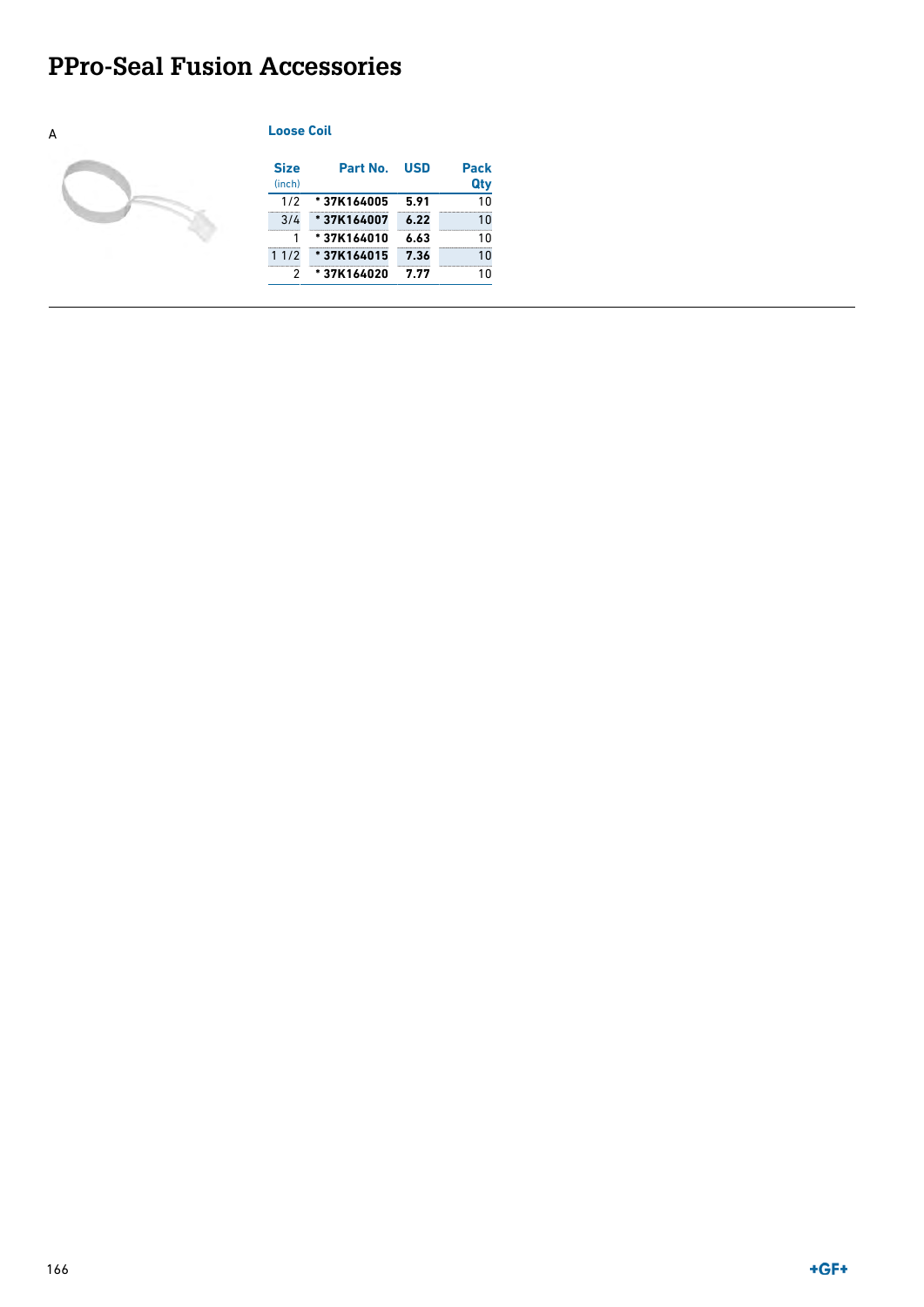# <span id="page-10-0"></span>**PPro-Seal Threaded Fittings**



Threaded fittings not recommended for pressure applications

| <b>Size</b> | Part No. | <b>USD</b> | <b>Pack</b> |        | HJ Tmin. |
|-------------|----------|------------|-------------|--------|----------|
| (inch)      |          |            | Qtv         | (inch) | (inch)   |
| 1/2         | 805-005F | 17.20      | 5           | 1.22   | 0.53     |
| 3/4         | 805-007F | 19.69      | 5           | 1.36   | 0.55     |
|             | 805-010F | 24.56      | 5           | 1.67   | 0.68     |
| 11/2        | 805-015F | 36.79      | 2           | 2.03   | 0.72     |
| 2           | 805-020F | 45.39      |             | 2 2.32 | 0.76     |

### A **90° Ell (FPT x FPT)**

Threaded fittings not recommended for pressure applications

| <b>Size</b> | Part No. | <b>USD</b> | Pack |        | HJ T min. |
|-------------|----------|------------|------|--------|-----------|
| (inch)      |          |            | Qtv  | (inch) | (inch)    |
| 1/2         | 808-005F | 13.47      | 5    | 1.22   | 0.53      |
| 3/4         | 808-007F | 17.20      | 5    | 1.36   | 0.55      |
| 1           | 808-010F | 20.83      | 5    | 1.67   | 0.68      |
| 11/2        | 808-015F | 26.94      | 2    | 2.03   | 0.72      |
|             | 808-020F | 36.79      |      | 232    | 0.76      |





### A **45° Ell (FPT x FPT)**

Threaded fittings not recommended for pressure applications

| <b>Size</b><br>(inch) | Part No. | <b>USD</b> | <b>Pack</b><br>Qtv | (inch) | KJ T min.<br>(inch) |
|-----------------------|----------|------------|--------------------|--------|---------------------|
| 1/2                   | 819-005F | 26.94      | 5                  | 1.02   | 0.53                |
| 3/4                   | 819-007F | 28.19      | 5                  | 1.11   | 0.55                |
| 1                     | 819-010F | 34.30      | 5                  | 1.36   | 0.68                |
| 11/2                  | 819-015F | 53.89      | $\mathcal{P}$      | 1.55   | 0.72                |
| 2                     | 819-020F | 73.47      |                    | 1 7N   | በ 76                |

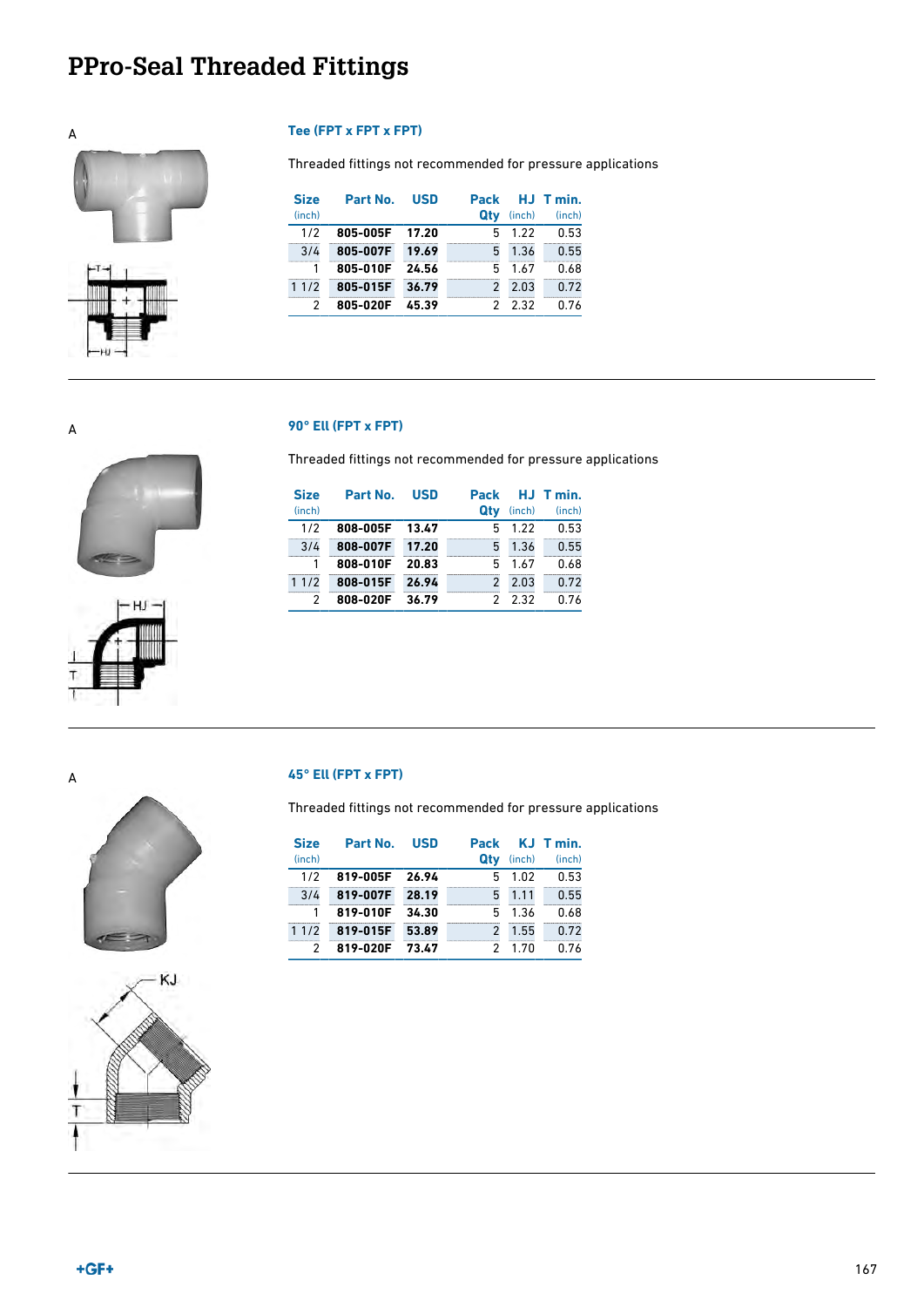### A **Coupling (FPT x FPT)**

Threaded fittings not recommended for pressure applications





| <b>Size</b> | Part No. | <b>USD</b> | Pack |        | L T min. |
|-------------|----------|------------|------|--------|----------|
| (inch)      |          |            | Qtv  | (inch) | (inch)   |
| 1/2         | 830-005F | 12.33      | 5    | 1.56   | 0.53     |
| 3/4         | 830-007F | 15.96      | 5    | 1.68   | 0.55     |
|             | 830-010F | 17.20      | 5    | 2.06   | 0.68     |
| 11/2        | 830-015F | 23.32      |      | 2.25   | 0.72     |
|             | 830-020F | 28.19      |      | 226    | በ 76     |

### A **Cap (FPT)**

Threaded fittings not recommended for pressure applications

| <b>Size</b><br>(inch) | Part No. | <b>USD</b> | Pack<br>Qtv   | (inch) | W T min.<br>(inch) |
|-----------------------|----------|------------|---------------|--------|--------------------|
| 1/2                   | 848-005F | 22.07      | 5             | 1.14   | 0.53               |
| 3/4                   | 848-007F | 39.27      | 5             | 1.23   | 0.55               |
|                       | 848-010F | 46.63      | 5             | 1.50   | 0.68               |
| 11/2                  | 848-015F | 53.89      | $\mathcal{P}$ | 1.71   | 0.72               |
|                       | 848-020F | 73.47      |               | 1 84   | በ 76               |



### A **Flange (FPT) without Backing Ring**

Flange Backing Ring recommended for assembly Threaded fittings not recommended for pressure applications

| <b>Size</b><br>(inch) | Part No. | <b>USD</b> | holes | # bolt hole dia.<br>(inch) | bolt cir.<br>dia.<br>(inch) | υ.<br>(inch) | м           | $(inch)$ $(inch)$ | R T min.<br>(inch) |
|-----------------------|----------|------------|-------|----------------------------|-----------------------------|--------------|-------------|-------------------|--------------------|
| 1/2                   | 852-005F | 46.63      |       | 0.50                       | 2.38                        |              | $0.86$ 3.50 | 0.41              | 0.69               |
| 3/4                   | 852-007F | 53.89      |       | 0.50                       | 2.75                        | 0.97         | 3.88        | 0.47              | 0.69               |
|                       | 852-010F | 64.97      |       | 0.50                       | 3.13                        | 1.16         | 4.25        | 0.53              | 0.81               |
| 11/2                  | 852-015F | 74.72      |       | 0.50                       | 3.88                        | 1.24         | 5.00        | 0.66              | 0.88               |
| 2                     | 852-020F | 82.07      |       | 0.63                       | 4.75                        | 1.34         | 6.00        | 0.71              | 0.94               |